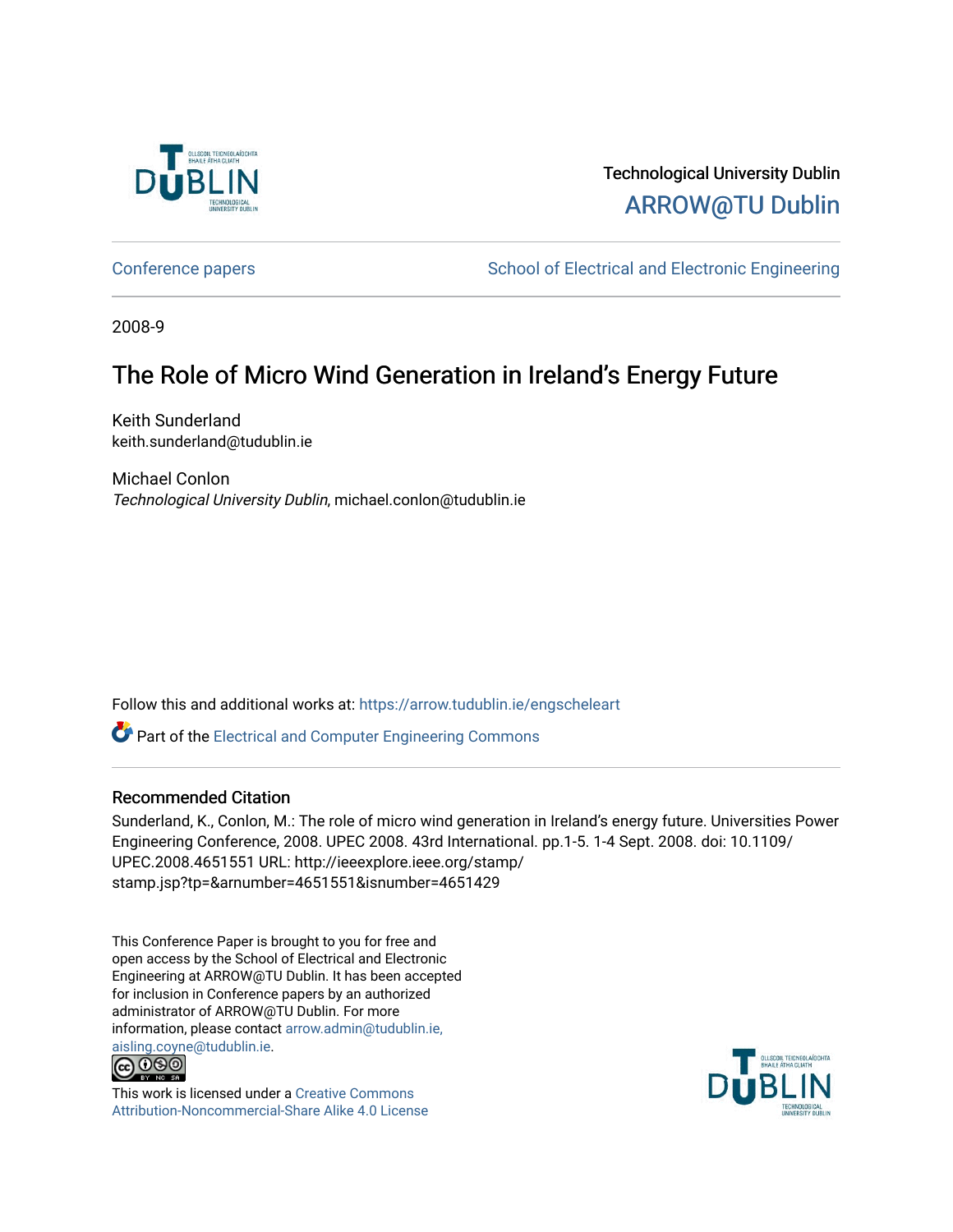# The Role of Micro Wind Generation in Ireland's Energy Future

Keith Sunderland Dublin Institute of Technology, Ireland keith.sunderland@dit.ie

Michael F. Conlon Dublin Institute of Technology, Ireland michael.conlon@dit.ie

*Abstract-***This paper defines the current position for microgeneration, with particular reference to the potential for microwind units, in the Irish electricity supply system. A network model is developed using the** *Distflow* **method of load flow analysis and is applied to consider the appropriate level of micro-generation penetration.** 

#### I. INTRODUCTION

Small Scale Embedded Generation (SSEG), including micro-wind, can possibly assist in the achievement of the commitment to supply 13.2% of the electrical demand in Ireland from renewable energy sources by 2010 [1]. During the period 1992-2002, electricity demand in Ireland was increasing annually at a rate of 5.5% [2]. More recently, the growth in electricity demand has been about 4%. If this trend continues, demand for electricity will have increased by 79% in 15 years. A Sustainable Energy Ireland Report (SEI) [3] suggests that electricity demand by final customers in Ireland grew by 118% (5% average annual growth) over the period 1990 to 2006.

Research has shown that micro-generation can provide significant value in terms of avoidance of load related capital expenditure as well as an associated offset of energy costs  $[4,5]$ .

Micro-generation in Ireland can be considered at its initial stages of development. Micro-generation is defined as technology that can deliver 25 A at 230 V or 16 A at 400V. The Electricity Supply Board (ESB, PES in Ireland) and more specifically ESB Networks (DSO) published technical guidelines [6] on the connection of micro-generation. The Commission for Energy Regulation (CER) – the regulator of the electricity and natural gas sectors in Ireland subsequently issued a direction on the logistics of grid connection. However, there are no payments for spill and at present no plans for a feed-in tariff or other incentives.

This paper initially provides an overview to the Irish policy underpinning the development of the sector. European benchmarks are offered with a more comprehensive comparison with the UK position. A representation of the Irish Distribution Network (Fig. 1) has been developed which utilises MATLAB© to derive the Load Flow and subsequent voltage profile for a range of load/generation scenarios. The

technique employed is *Distflow* and the model, technique and analysis are described.

#### II. MICRO-GENERATION IN IRELAND

In November of 2007, CER issued its response and decision on a consultation into the 'Arrangements for Microgeneration' [7], which was instigated in recognition of the increasing number of smaller commercial generator units connecting to the electricity network. The outcomes included:

- Endorsement of EN50438 as the technical standards appropriate to the technologies
- Direction that the connection process would be 'Inform, Consent and Fit' where customers are obliged to inform the DSO of the connection of a micro-generator with the DSO maintaining a list or register of type approved micro-generation units
- An initial limit on the installation of micro-generation at 40% of the local transformer capacity.
- No provision for the arrangement of spill payment or for a feed-in tariff but with the advent of smart metering, there might be a means to address this situation long term.

It is accepted that there would be costs associated with increased penetration of SSEG. At the same time, the impact of a penetration level up to 40% from a network performance perspective merits consideration. However, the proposal not to consider the option of remuneration for spill may prevent the large scale uptake of these technologies. There is an obligation on the part of the DSO to ensure open access to networks in conjunction with a non-discriminatory charging policy on the issue of embedded generation.

In conjunction with this consultation and in light of the EU Directive on energy end use efficiency and energy service [1], CER also sought responses on a consultation pertaining to Demand Side Management and Smart Metering [8]. The consultation posed questions relating to the most efficient means of influencing customers' use of electricity and how the tariff structures should be constructed to achieve such a goal. The consultation further suggested that smart metering facilitate the means to account for excess electricity spilled on to the network but would 'further the debate' on the value of electricity exported from the micro-generator on to the system.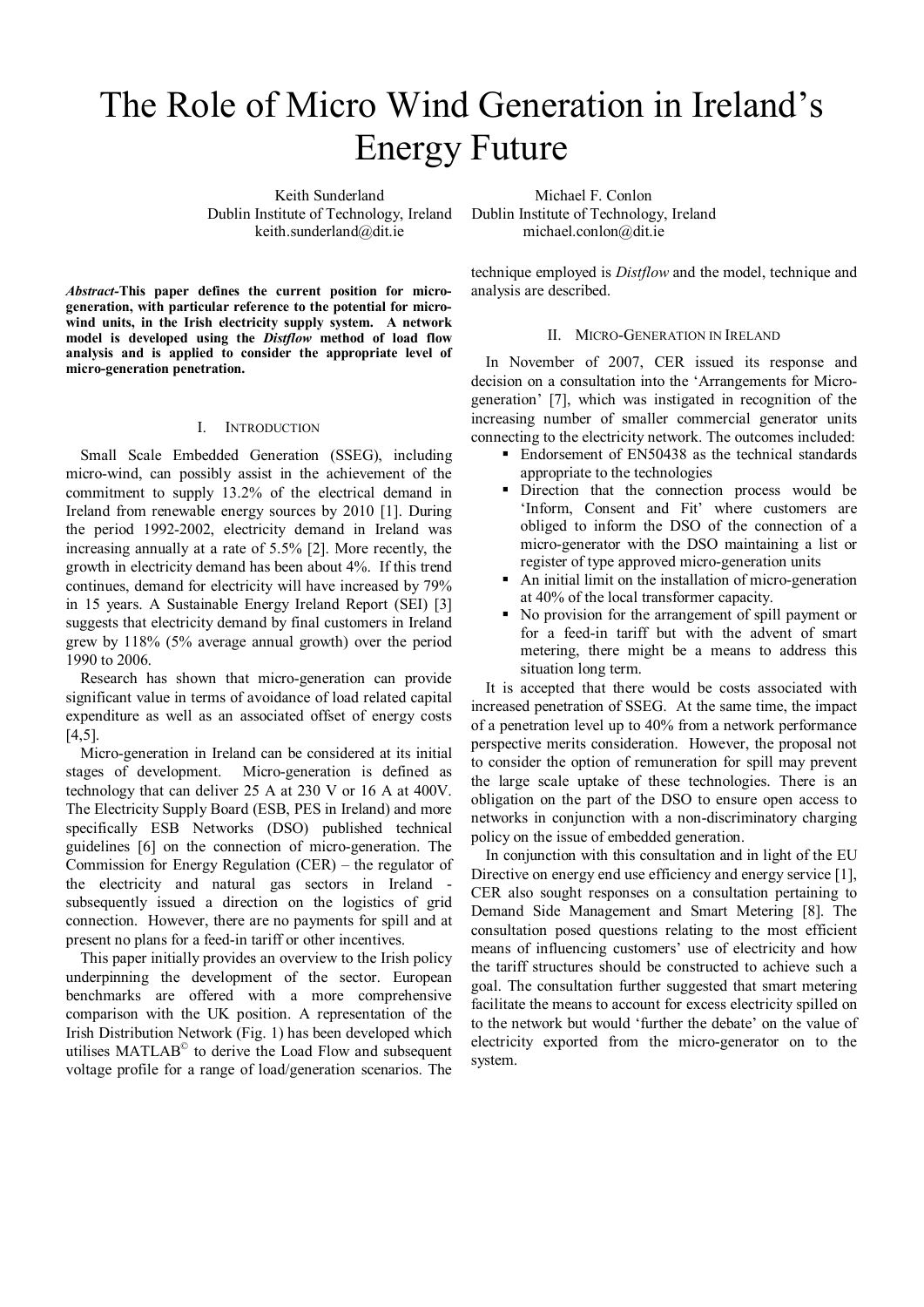

Fig 1. 38/10/0.4 kV Power System Model developed (similar to [4, 14] incorporating the *Distflow* Load Flow Technique

The residential sector consumes a significant amount of energy in Ireland, accounting for 31.2% of Ireland's primary energy consumption in 2006 [3]. However, even with increased prices for energy, it is not clear that that consumers are engaging in practices leading to reduction in consumption. Load reduction is proportional to customer response and is dependent on real time pricing feedback and reduction in peak demand is achieved from customers responding to time of use tariffs.

A change in consumer behaviour and/or complementary measures (e.g. consumer awareness campaigns) to deliver a reduction in quantity or timing of load is required. Innovative metering would facilitate a shift in peak demand usage but more needs to be done to stimulate customer focus.

The current standard for the connection of microgeneration in Ireland does not warrant a mechanism for the sale and export of excess electricity from micro-generation. Indeed, EN50438, the European Standard (due for final voting in 2008) dealing with the technical aspects such as power quality, safety and interface protection rather than the mode of metering.

*Ofgem* in the UK released a consultation document in February 2006 [9] in which a number of questions regarding the adoption of 'innovative metering' as well as associated implementation issues were raised. The position within the UK market is one where metering is decoupled from the DNO and there is competition in the domestic metering market. The decision was not to mandate the introduction of smart meters but to instead rely on the competitive nature of the market to produce commercial incentives orientating consumers to alter their consumption patterns.

In the Irish context, there is currently no competition in metering services. Clearly it is customer response rather than the meter technology itself which delivers any savings and a time of use tariff structure will provide such an incentive.

Sustainable Energy Ireland (SEI) administers a grant scheme, 'Greener Homes Scheme' (Phase II) providing assistance to homeowners who intend to purchase a renewable energy heating scheme for either new or existing homes. In its current form, the grant scheme does not support electricity generation. This is on the basis that technologies such as residential wind turbines currently offer a lower cost per  $CO<sub>2</sub>$  abatement than the technologies being afforded grant consideration (solar heating, heat pumps, wood chip/pellet stoves and wood chip/pellet boilers) and also that there are significant technical and regulatory barriers to be overcome. However, as these barriers are overcome and with maturity in the generation technologies, further consideration into participation of such technologies on the grant scheme(s) could be offered.

In relation to micro-generation, there is no current estimates pertaining to the amount of micro-generation being installed in Ireland and the amount of electricity provided from this source of power, but if such technologies are to be encouraged, a form of smart metering and the means to accurately ascertain the import/export patterns is of paramount importance. An Energy Savings Trust study [10] suggests that 30-40% of the UK's electricity demands could be met through micro-generation technologies by 2050. In that context, an opportunity now presents itself to encourage the adoption of said technologies in the guise of how metering implementation choice could facilitate the increased penetration of micro-generation.

#### III. MICRO WIND GENERATION

Wind turbines extract kinetic energy from moving air, converting it into mechanical energy via the turbine rotor and then into electrical energy through the generator. The kinetic energy of the wind, flowing through the turbine rotor is described by Pwind as:

where

$$
P_{\text{wind}} = \frac{1}{2} \rho_{\text{air}} A_{\text{blades}} u^3 \tag{3}
$$

$$
\rho_{air}
$$
 - the mass density of air;  
\n
$$
A_{rotor}
$$
 - the propeller area;  
\nu - the wind speed.

 Micro wind generators can be either horizontal axis (HAWT) or vertical axis (VAWT) with ratings from  $0.3 -$ 6kW. Their associated characteristics include blade diameter, cut-in speed, rated speed, rated power and output at rated speed. The two defining aspects of a wind turbines performance are the blade sweep area and the associated power curve for the specific technologies. The blade sweep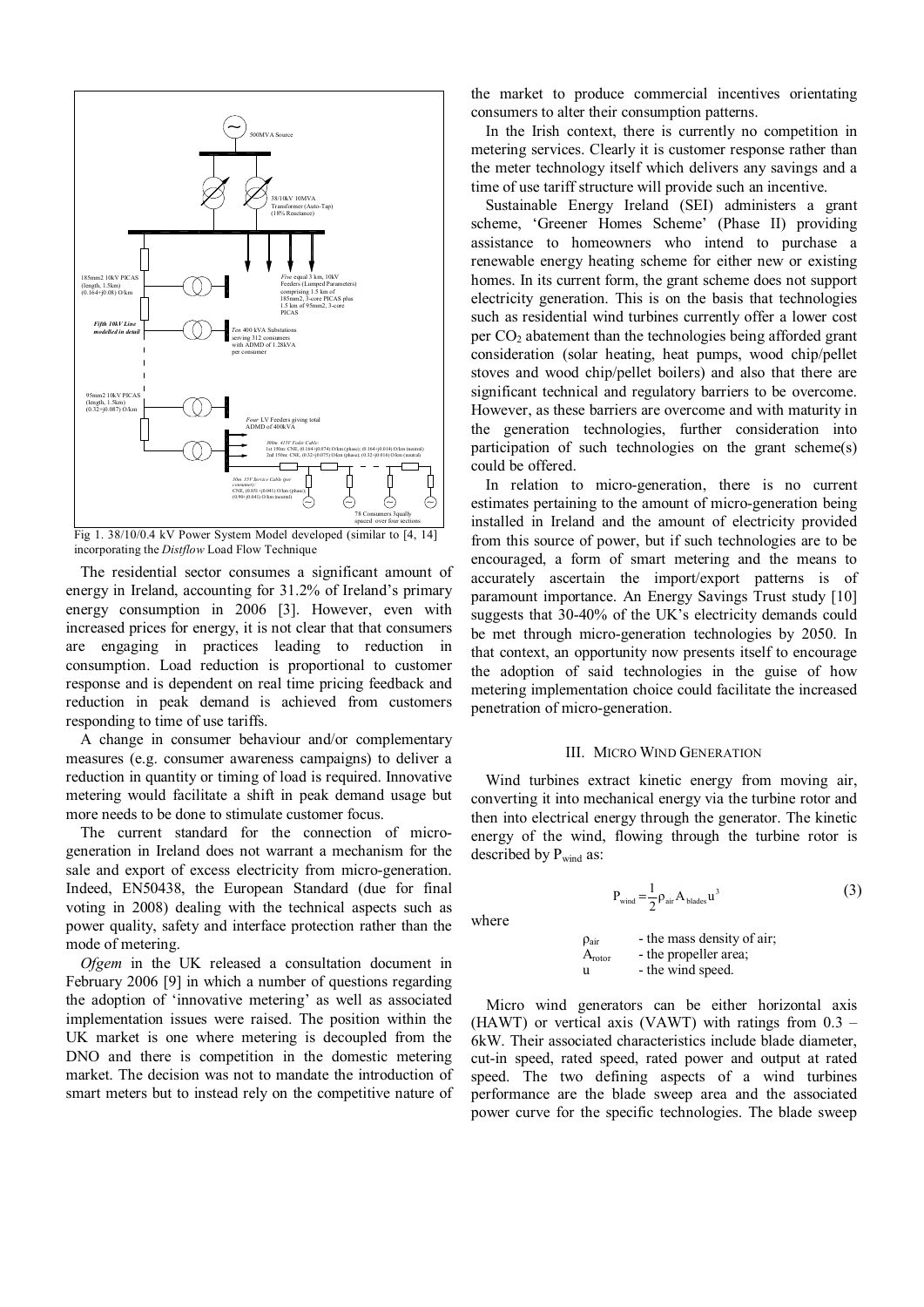area defines the amount of power that can be captured from the available wind on site whilst the power curve illustrates the turbines performance against varying wind speeds. The performance coefficient,  $C_p$ , of the turbine defines how much power is captured and turned into rotational energy to subsequently generate electricity.

The mechanical energy  $P_{\text{mech}}$  that is taken by the wind is equal to:

$$
P_{\text{mech}} = \frac{1}{2} . c_{p} . \rho_{\text{air}} . A_{\text{blades}} . (v_{\text{wind}})^{3}
$$
 (2)

Where:

 $-P_{mech}$  = Mechanical output power of thennnnnnn turbine [W]

| $-c_n$               | $=$ Performance coefficient of the turbine $-$ i.e. |
|----------------------|-----------------------------------------------------|
|                      | the fraction of the kinetic energy of the air       |
|                      | captured as rotational energy by the turbine        |
|                      | blades                                              |
| $-\rho_{\text{air}}$ | $=$ Air density [kg.m <sup>-3</sup> ]               |

 $-A<sub>blades</sub>$  = Turbine swept area  $[m<sup>2</sup>]$ 

 $=$  wind speed  $[m.s^{-1}]$ 

 A brief survey of some of the available technologies was undertaken and the results of this suggested that performance coefficients can vary from 0.18 to 0.41.

Wind as a resource is the fastest growing renewable source globally increasing by 28% (21GW) in 2007 from 2006 [11]. In the EU, there have been annual increases and the European Wind Energy Association (EWEA) estimates that installed wind power capacity in the EU will reach 80 GW in 2010 and 180 GW by 2020.

In Ireland, wind energy is the largest contributor in terms of renewable generation in Ireland with 5.61% of gross electricity [3]. But due to the nature of micro wind and the locations such units are likely to be installed, i.e. urban environments, considerations including the technology potential, the site, proximity to potential obstacles etc. all serve to cloud the perspective on the viability and potential that could be harnessed. A consensus on the range of technologies currently available in Ireland is lacking and there is increasing research into the potential that these technologies can offer.

Small wind energy systems are generally not considered to be cost effective at present and indeed the Energy Savings Trust (EST) study [10] suggests that the technology will need to be supported until it reaches its cost effectiveness.

#### IV. POTENTIAL DRIVERS

The recent government White Paper [12] outlined a target of generating 33% of electricity requirements from renewable sources by 2020 will be assisted by the greater use of microrenewable technologies such as wind, solar, heat pumps and biomass. To encourage the uptake of such micro-renewables, it is proposed to amend the exempted development provisions of the Planning and Development Regulations 2001. The proposed exemptions will allow for small wind turbines up to

12m in height to be erected in gardens, for solar panels up to 12m<sup>2</sup> to be installed at the back or front roof of a house [13].

In terms of improving the economics of small wind turbines, areas which are likely to see short to medium improvements include:

Reliability and energy yields *Maturity of the technologies should assure this*

■ Technology positioning intelligence *As the available quantity of (accurate) wind data grows, energy predictions will become more accurate and site installation experiences will provide the knowledge to place technologies in the locations guaranteeing maximum wind capture*

Feed-in tariff structure(s)

The UK Government and the Department for Business, Enterprise and Regulatory Reform (BERR), formally the Department of Trade and Industry (DTI), offer a range of incentives attempting to encourage and develop the sector. Indeed, in March 2006, the BERR published its micro generation Strategy to create the conditions under which micro-generation becomes a realistic alternative or supplementary energy generation source. To realise such an objective, actions on constraints pertaining to cost, information, technical development and regulatory control are required. To date progress has been made in terms of planning, export tariffs, and the development of the 'Microgeneration Certification Scheme'.

Indeed, in the UK, there is an intention for all new homes to be zero carbon by 2016 with a major progressive tightening of the energy efficiency building regulations - by 25% in 2010 and by 44% in 2013 - up to the zero carbon targets in 2016. The European position with wind generation technology was investigated via The Wind Energy Integration in the Urban Environment (Wineur) Project. This project was set up to identify the conditions that need to be established for the integration of small wind turbines into the urban environment; to promote the emergence of this technology as a real option for electricity supply in towns and cities across Europe by raising awareness amongst municipal authorities and decision makers.

In relation to the rates of adoption of renewable energies by European countries in general, there are significant differences. In early 2007, the European Commission set new binding targets for 2020 to increase the annual share of renewable energies in final energy by 20%. This implies a 34% target for electricity from renewable resources from the current 15% The new EU target translates into national targets. The target for Ireland is 16% of final energy which presents a significant challenge.

In the Irish context, Government plans to encourage businesses and individual householders to generate their own electricity using wind and solar power under a trial programme. The 'micro-generation' programme allowed the potential to sell excess power back to the National Grid.

A 50 per cent start-up grant will be made available to cover the installation costs of micro-generation systems in about 50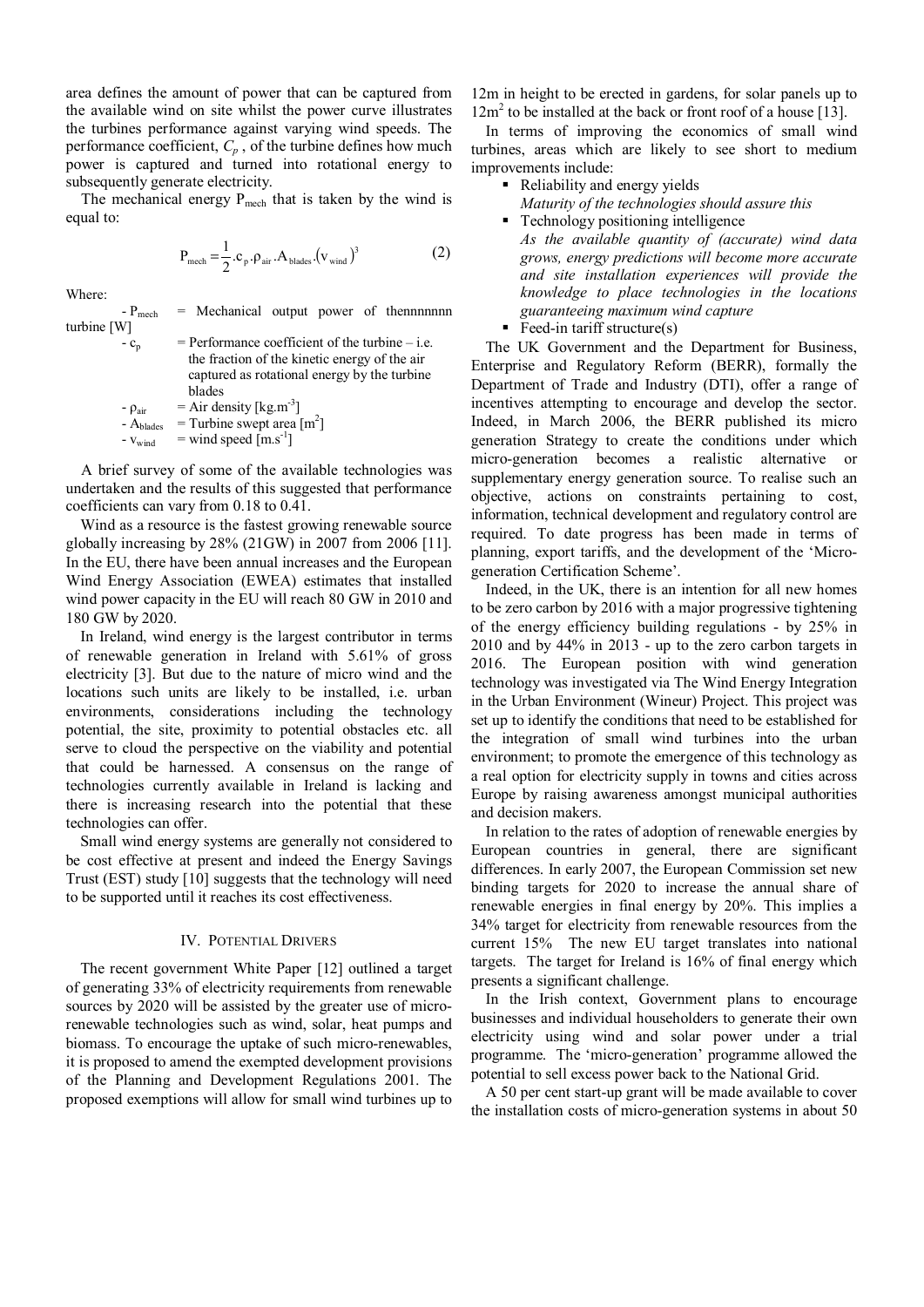trials to be conducted throughout the State.  $\epsilon$ 2 million will be provided by the department in 2008 to fund the grant scheme, which will be administered by SEI, the national energy agency and other bodies such as the Commission for Energy Regulation and ESB Networks.

#### V. TECHNICAL ASPECTS OF MICRO GENERATION INTEGRATION

In a report commission by SEI investigating the costs and benefits of embedded generation [4] an addendum focused on micro-generation. This addendum outlined a model that was representative of the Irish Distribution Network. This work was in the context of an earlier work [14] that provided more specific detail for the UK context and specifically how it would absorb increasing levels of micro-generation.

A similar model has been developed (Fig. 1) to initially investigate the claims that the Irish Distribution Network could not safely accommodate micro-generation in excess of 40% of substation capacity as outlined in [7]. This model is compiled in Excel and uses MATLAB© to implement a Distflow routine as outlined in [15] to evaluate the Load Flow solution of the modeled network under varying load/generation scenarios.

The Representative Irish Network is comprised of:

- One 500MVA Source
- Two 10 MVA Transformer (YY0, 38/10.5kV)
- Five, 10kV Distribution feeders with one modeled in detail
	- o This feeder is 3km long with 1.5km being 185mm<sup>2</sup> 10kV PICAS and the remaining 1.5km being of 95 mm<sup>2</sup>,  $10kV$  PICAS
	- The detailed feeder contains ten 10/0.433kV Substations, each substation having four LV feeders.
	- One of the LV Feeders is modeled in detail
		- o This feeder is 300m long with 150m being 185mm<sup>2</sup> 415V CNE and the remaining 150 being of 95mm2, CNE.

The representative Irish Network is modelled as having 43 busses which for the sake of the Distflow algorithm are divided into 20 'laterals'.

The methodology involved in the algorithm is to:

- Recursively evaluate the voltage for each bus assuming no losses for the initial sweep through the system
- Use the derived bus voltages to evaluate the power flows:
- Evaluate losses
- Re-evaluate bus voltages
- Repeat process until convergence is achieved.

 *Distflow* was employed as the optimal methodology to derive the load flow results of the network being considered as standard load flow approaches have difficulties in converging given the challenges posed by distribution networks – specifically the high X/R ratios.

 The *Distflow* Equations are derived in terms of Fig. 2.  $P_{(i)} = P_{(i-1)} - P_{(loss)}; \qquad Q_{(i)} = Q_{(i-1)} - Q_{(loss)}$  (4)





Fig 2. Radial Feeder

The Power Flow for the system was derived using the algorithm described in [15]:

$$
P_{(i)} = TP_{(L)} - PS_{(L)} - SPI_{(L)}
$$
(7)

where

 $P_{(i)}$  is the power flowing into the specific bus being evaluated

 $TP_{(L)}$  is the total power flowing into the specific lateral containing the bus being investigated

*PS(L)* is the total power of associated laterals connected to the specific lateral prior to the bus being investigated

*SPL(L)* is the actual load and associated losses attributable to branches prior to the bus in question.

 The model developed was flexible so as to satisfy ranging scenarios (as suggested in [18]) but initially, an investigation into the following scenarios was presented:

- **Maximum Demand on each substation (of each 10kV)** feeder), 0% Generation
- Minimum Demand on each substation (of each 10kV feeder), 0% Generation
- Minimum Demand on each substation (of each 10kV feeder), 100% Generation

 Each substation, serves 312 customers (over three phases) and each customer is modeled as having an ADMD of 1.28kVA and the potential of affording a micro-generation technology with capacity of 1.1kVA. Each substation was modeled with a load factor of 50%.

 The results of the different load/generation secenarios are illustrated in Fig. 3 where the voltage profiles for the different load/generation scenarios are graphically portrayed. The autotapping of the MV distribution transformer is evident in maintaining the voltage profile within network constraints when additional generation is added, whilst assisting to boost the voltage level when the system is loaded.